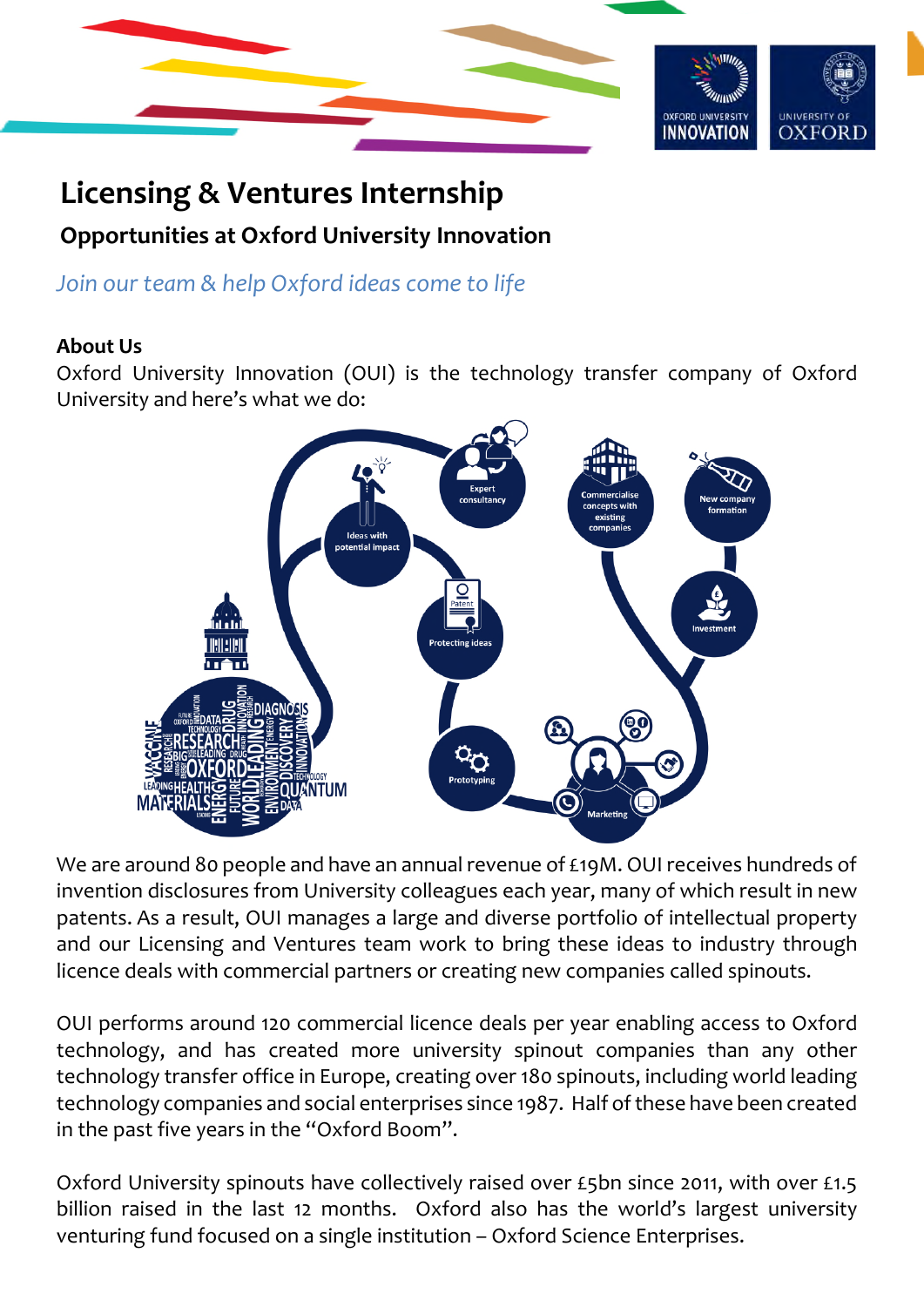



### **What we offer you in our Internship**

OUI has created a new and exciting opportunity for an internship working with our core Licensing & Ventures (L&V) Group. During your time with OUI, you will work on at least two real world technology transfer and commercialisation projects from Oxford University to industry. Working with the rest of the L&V team and university researchers you will:

- Understand the technologies;
- Research the potential markets and industries for those technologies;
- Evaluate the commercial opportunities and the competitive landscape.

Informed by the above activities, you will also:

- Develop and implement sales and marketing strategies for each technology;
- Create marketing materials to best promote, pitch and license the technology to the prospective customers;
- Identify and contact senior executives in prospective customer companies;
- Pitch the technologies to prospective customers;
- And be actively involved in the resulting licensing negotiations.

Throughout your time at OUI, you will gain a wealth of experience in the commercialisation of projects, receiving training and mentoring to develop your technology transfer skills and build awareness and understanding of the key principles and requirements of this exciting industry.